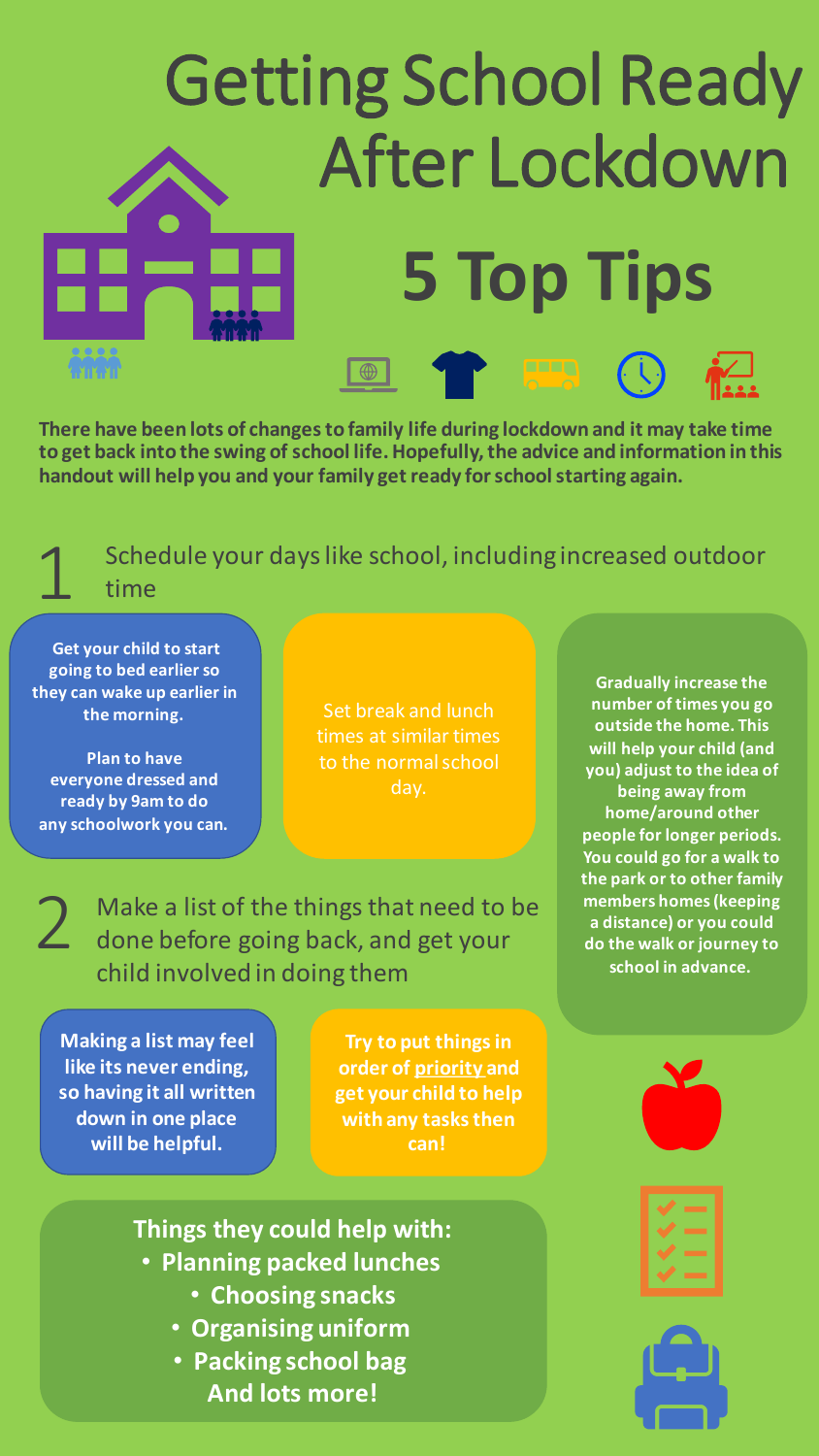#### 3 Time to Talk! Check in with your child about how they are feeling

**Talk with your child about how they are feeling about going back to school. Check if they have any concerns or questions about any of this.**

```
Be curious and really 
listen to what your child 
   says (and doesn't 
   say) observe their 
 reactions. For younger 
children you might have 
to guess or ask them to 
   draw their feelings 
instead. Check you have
  understood and give 
 them a chance to tell 
 you if you have got it 
         wrong.
```
**Be accepting of any feelings they express and show you understand. E.g. if your child feels frightened about going back a helpful response could be '**I understand, we can all feel frightened.' This will help them to open up more.





#### Plan the first morning back to school with your child

**This can be a way to have a (relatively!) stress free and smooth transition back to school. Discussing and planning together with your child about what they need to do in the morning will also help them understand what will be happening so they can feel more prepared.**









**It's good to start the planning the night before, talk to your child about the importance of sleep and an appropriate bedtime. Tell your child what time they'll be going to bed and getting up the next morning, so they have time to process and it's not a big surprise Sunday night.**





Talk to your child about what needs to happen the first morning before school. Think about the things you've already organised together like the snacks and packing their school bag, and how it will all fit into the morning routine.

**A checklist can help make this fun for your child, with them ticking off each step until they are out the door and at school (an example checklist is attached). Some children may need a bit more encouragement and giving praise or no/lowcost reward for completing these tasks may also helpful. Having a calm morning getting ready for school will mean your child is better prepared for learning.**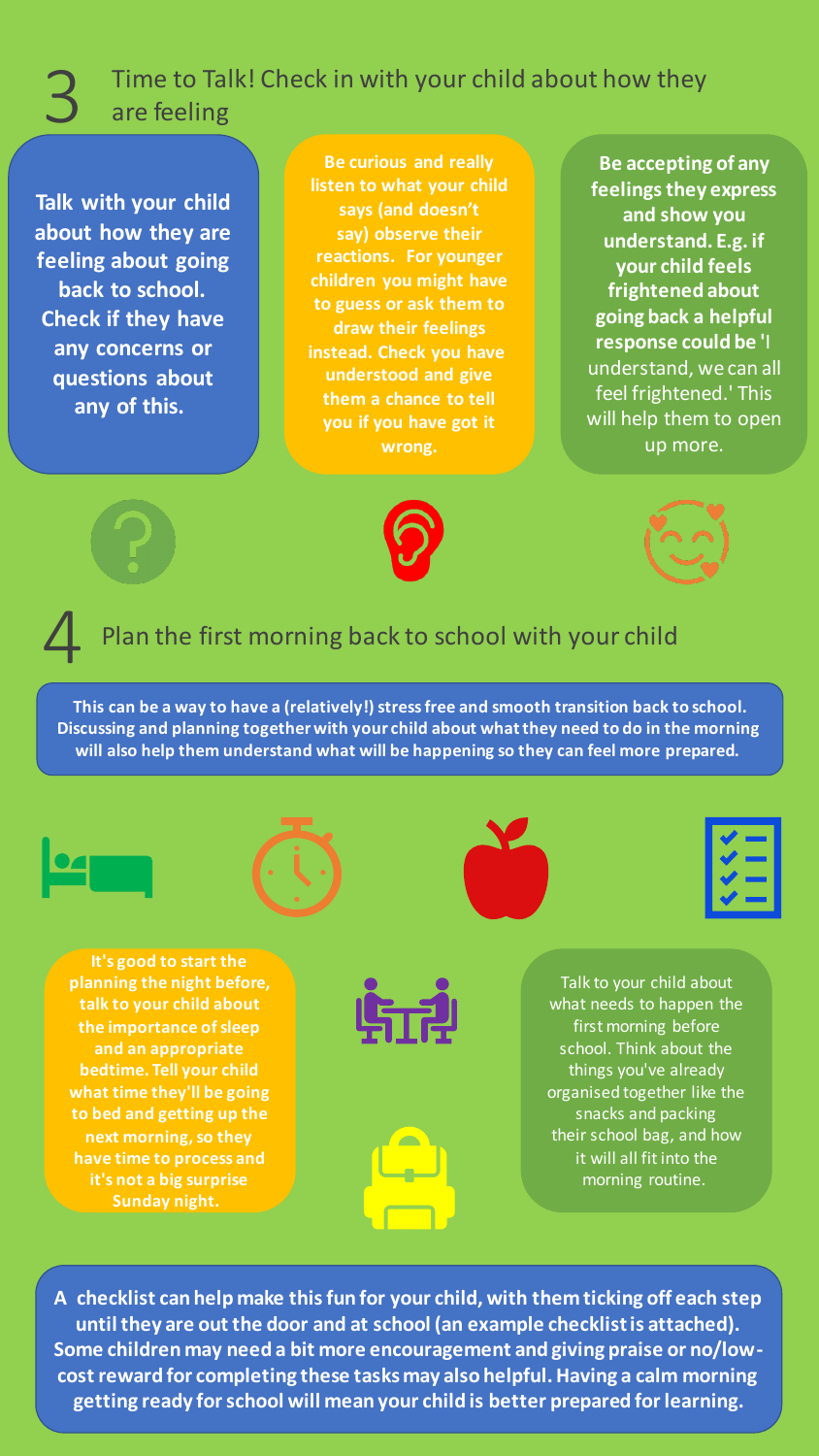## **The School Morning**